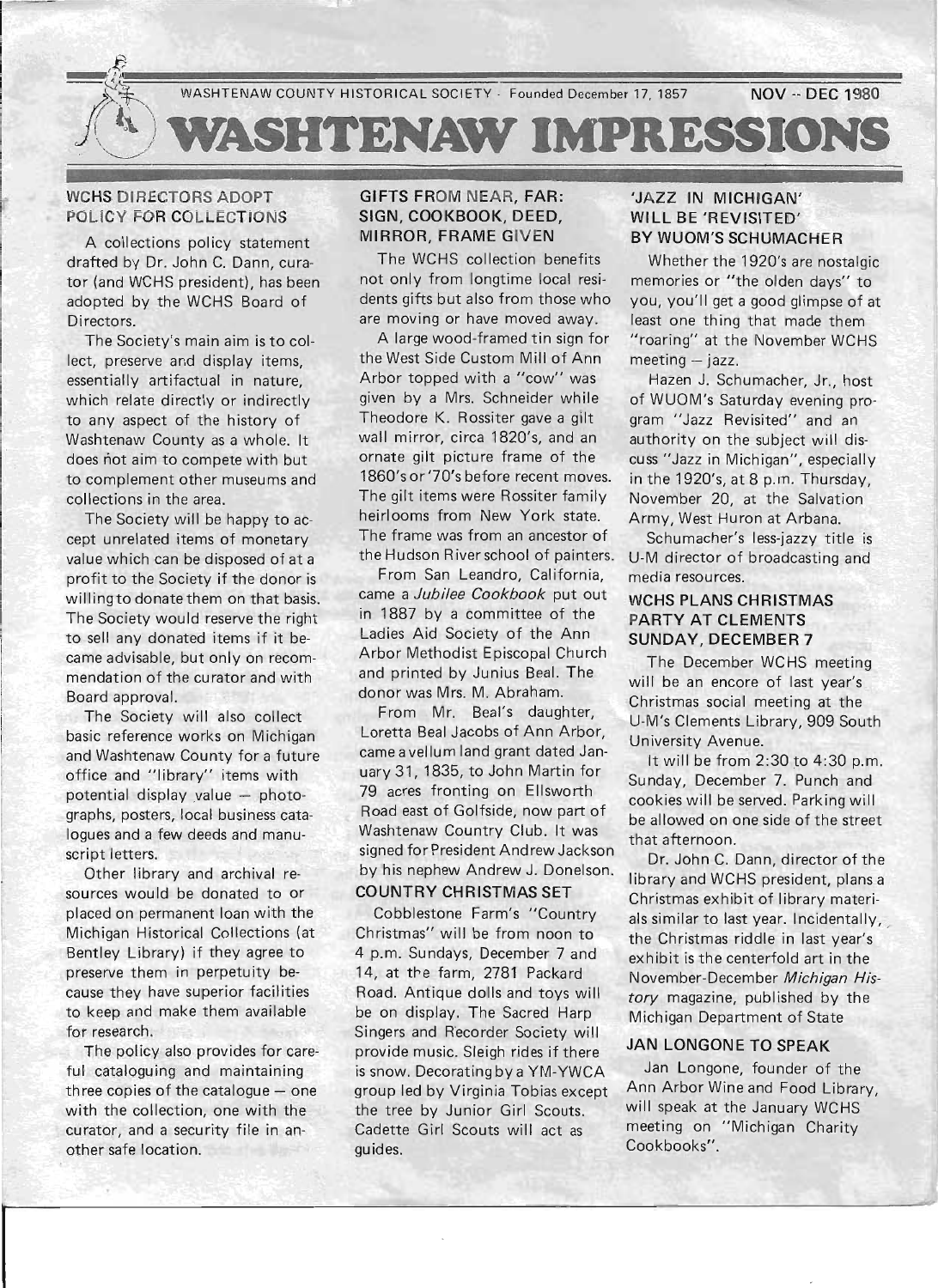# 'THE MAGNIFICENT MICHIGAN' **ANN ARBOR'S LAST MOVIE PALACE**

WCHS "Met The Michigan", Ann Arbor's last movie palace as well as as a real theatre with footlights and dressing rooms, at its October meeting.

The Society toured the 1,813 seat theatre which was operated for fifty years by Butterfield Theatres and managed almost that long by Gerald H. Hoagwho retired in 1975. Butterfield still operates the State and Campus Theatres in Ann Arbor.

The Michigan was owned by the Poulos family until August 1979. Then the City of Ann Arbor floated bonds to purchase it. It is being run and paid for by the Michigan Community Theatre Foundation, Incorporated, a local group formed to preserve the theatre and its fullth roated Barton organ.

The tour poked into various nooks and crannies of the theatre from the separate front and back basements to the projection room above the balcony, a height equal to seven floors in an ordinary building.

After the tour, tourgoers could stay for a showing of the silent film version of "The Phantom of the Opera", accompanied on the organ by Dennis James, resident organist for the Ohio Theatre in Columbus, a completely restored historic theatre.

Ray Messler, theatre manager who greeted the WCHS group, explained that the theatre is part of the Michigan Theatre Building which also includes stores and offices. It was started in 1927 and the theatre opened in January 1928.

Last year when it was for sale and the going interest rate was about 14 percent, the city was able to sell bonds for about 6% percent, saving MCTF an estimated \$63,000.

The Michigan is the third historic theatre Messler has worked to restore as a place of public entertainment. "We had four bookings in



. Pictures courtesy of Henry Aldridge

This, the second marquee was in place from 1942-56 but Photographer Maitland LaMotte took this picture either October 23, 24 or 25, 1950, because that's when "Our Very Own" was showing there according to Dr. Henry Aldridge's research.

May," he said. "In September, we pointed out the blue and green had 56, October 46. It looks like ornamentation high on the facade we'll have 59 in November and beyond the marquee. December, usually a dead month, In 1948, instead of the open looks like almost 60. We're moving outer lobby with box office in the along very rapidly." center, the doors were right at the

two groups led by David Neal and corner on the east side with a stair-Henry Aldridge, respectively. Neal case directly behind it so the monis an actor with Young People's ey could be taken directly to the Theatre of the Ann Arbor Recre- manager's office. Egress from the ation Department. Dr. Aldridge, an present box office is under a low Eastern Michigan University profes- half-door opening. sor of film history who lives in Ann Access to the theatre is through Arbor, has been a leader in the ef-<br>the enclosed second lobby and by fort to preserve the theatre and its the ticket taker at the entrance to organs still in its original location. same as in 1928 with its sweeping (The editor was in Neal's group.) double staircase to the balcony.

drops to take a closer look at the rated in maize and blue. A sample triangular marquee, taller than the worn, survives. By scraping away original and more completely over- the present battleship gray and hanging the sidewalk, was in- orange of the stair railing through stalled in 1956 when the entire several layers, a layer of gold leaf t heatre was remodeled. Neal was exposed. They are not sure if

Tourgoers were then divided into sidewalk and the box office in the

organ, one of the few theatre pipe the grand foyer which is mainly the

The tour group dodged rain-<br>The theatre was originally decomarquee and facade. The present of the original carpet, darkened and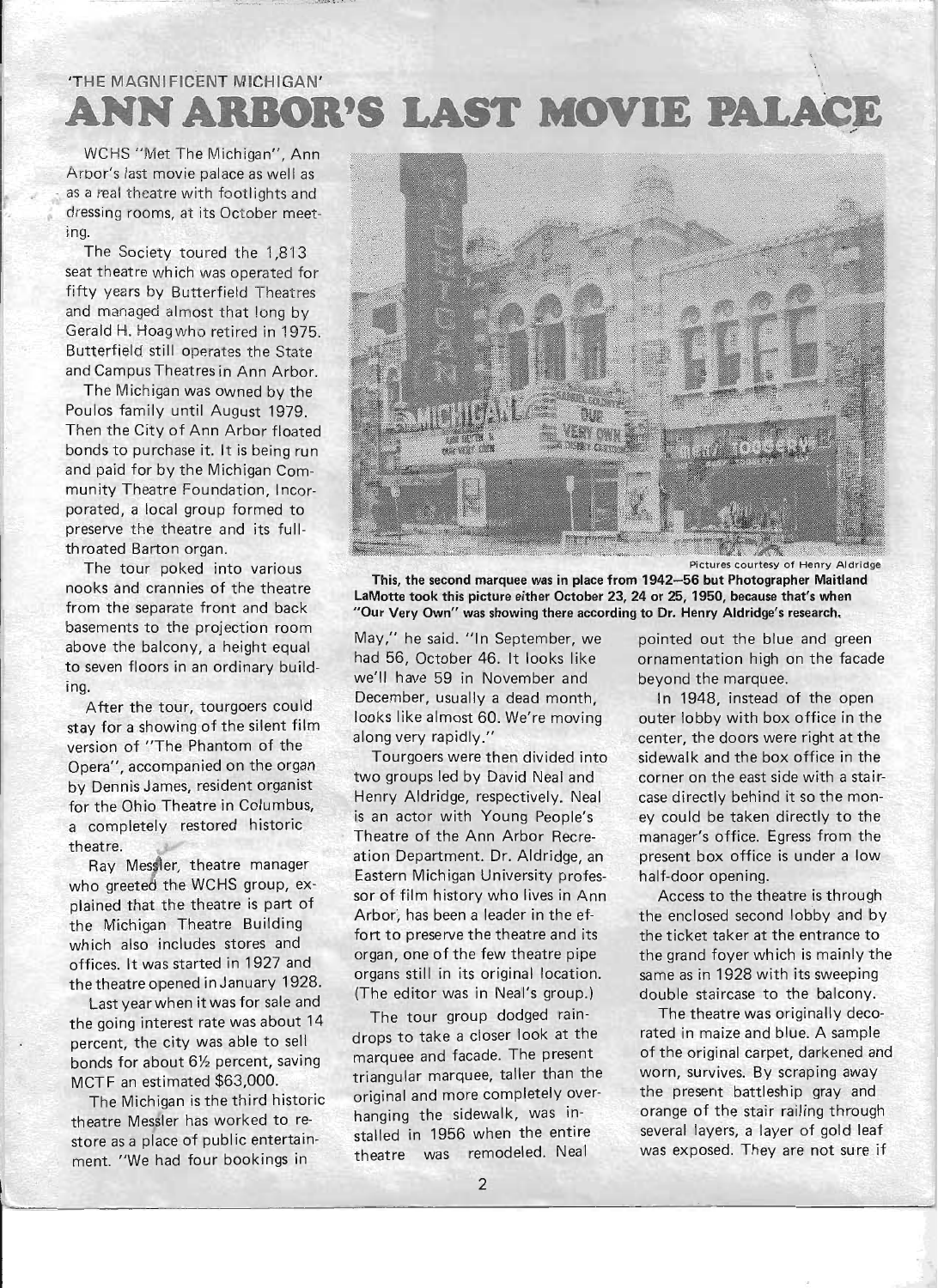this is the original layer.

Behind a curtain on the north end of the foyer was once a replica of the fountain in New York's Roxy Theater. The water pipes are still in place but the fountain itself has yet to be found. There were opera lamps on the staircase posts.

In the basement a wall of cubbyholes holds an assortment of red plastic letters in different sizes needed to spell out the attractions on the marquee. Also there is the original men's rest room, a room for ushers to change into uniform, the furnace and a built-in vacuum cleaner system with pipes to upper levels.

In the balcony lobby, Neal pointed out a wall panel painted to look like wallpaper and likely spots on the ceiling where chandeliers could have hung. People have claimed to have proof both that there were and there weren't, Neal said. (Hoag says there weren't.)

Neal said the first row balcony seats on the south side are considered best in the house because one can see the organist's hands and feet and dancers' feet on stage. Front row occupants on the main floor can see only the footlights.

More comfortable padded seats were added in 1956. The Foundation is uncertain if it wants to change back to the earlier hard seats. Neal noted the hard, shiny sounding board at the back of the balcony and the five grills on either side wall toward the stage. The first three on either side are organ grills, the other two, air vents.

Fake doors designed for aesthetic balance near real exit doors had to be removed because of fire safety regulations.

The projection room has five projectors. Two 1928 models are in working condition but not often used. Two Xenon projectors can hold 60 minute and 20 minute reels. A 20 minute reel is 6,000 feet long, Neal said.

The fifth projector is a double-



Soon after the Michigan opened in 1928 talkies ended the need for theatre organs but the Michigan's still survives due in part to the efforts of Dr. Aldridge (above).

headed Brenograph for special effects. The two heads simultaneously project different things. For a singalong, one head has the words, the other the "bouncing ball".

An electric changeover system signals the projectionist to get ready to change reels. A re-winder rewinds the reels. Small "stove" pipes to the ceiling vent heat from the projector lamps. They also vented gases when carbon arc lamps were used.

Two women projectionists happened to be on duty that evening, Liz Moray and Glenda Pittman. They are members of the "rather revolutionary" Ann Arbor local of the theatrical and stage employees union which has admitted five women members. The Detroit local has refused for many years to admit women, they said.

Next, it was down the back stairs to the stage. The stage opening is 35 feet wide, 22 feet high and 29 feet deep. Rows of weighted ropes dangle from the several curtains. The large original light control board sits stage right. The original screen was used until five years ago. A back door leads to the alley by the bank.

Near the back door is a small board that told rehearsal times, dressing room assignments, performance reporting times and when the train and cleaners would arrive.

There are seven dressing rooms and six others for use of actors and musicians including a make-up room, a lounge where band members could relax before going upstairs to the "pit", and an artist's room. The artist used to draw pictures of various attractions.

Only a young child would not have to duck under the overhanging stage to enter the orchestra pit. Here one can peak over the edge of the stage and feel the heat of the footlights.

To the left of the pit sits the Barton organ. It has three positionsa high prominent one for organ concerts, an in-between one when played during a silent film, for example, or it can be lowered to a resting position. It has three keyboards and several special foot pedals for special sounds  $-$  fire engine siren, steamboat whistle, auto horn. It can produce almost any sound desired, Neal said.

(The "sister" Michigan Theatre in Jackson, visited on the WCHS June tour, opened two years later and has no organ because talkies came in a few months before. The two theatres were designed by the same architect, Maurice Finkel. The Jackson theatre still has its original more ornate style and original paint colors and is being restored by a community group.)

Looking at the back of the theatre from the pit, Neal noted that two rows of seats in the center section were lost when the popcorn and refreshment stand was moved to the present location from the southeast corner of the foyer.

The tour concluded, tourgoers could climb over the pit railing or duck back under the stage. GSWC MEETING PLANNED

Genealogy Society of Washtenaw County will have a combined November-December meeting at 2:30 p.m. Sunday, December 7, at Washtenaw Community College. The program is a question and answer period. Class at 1 p.m.